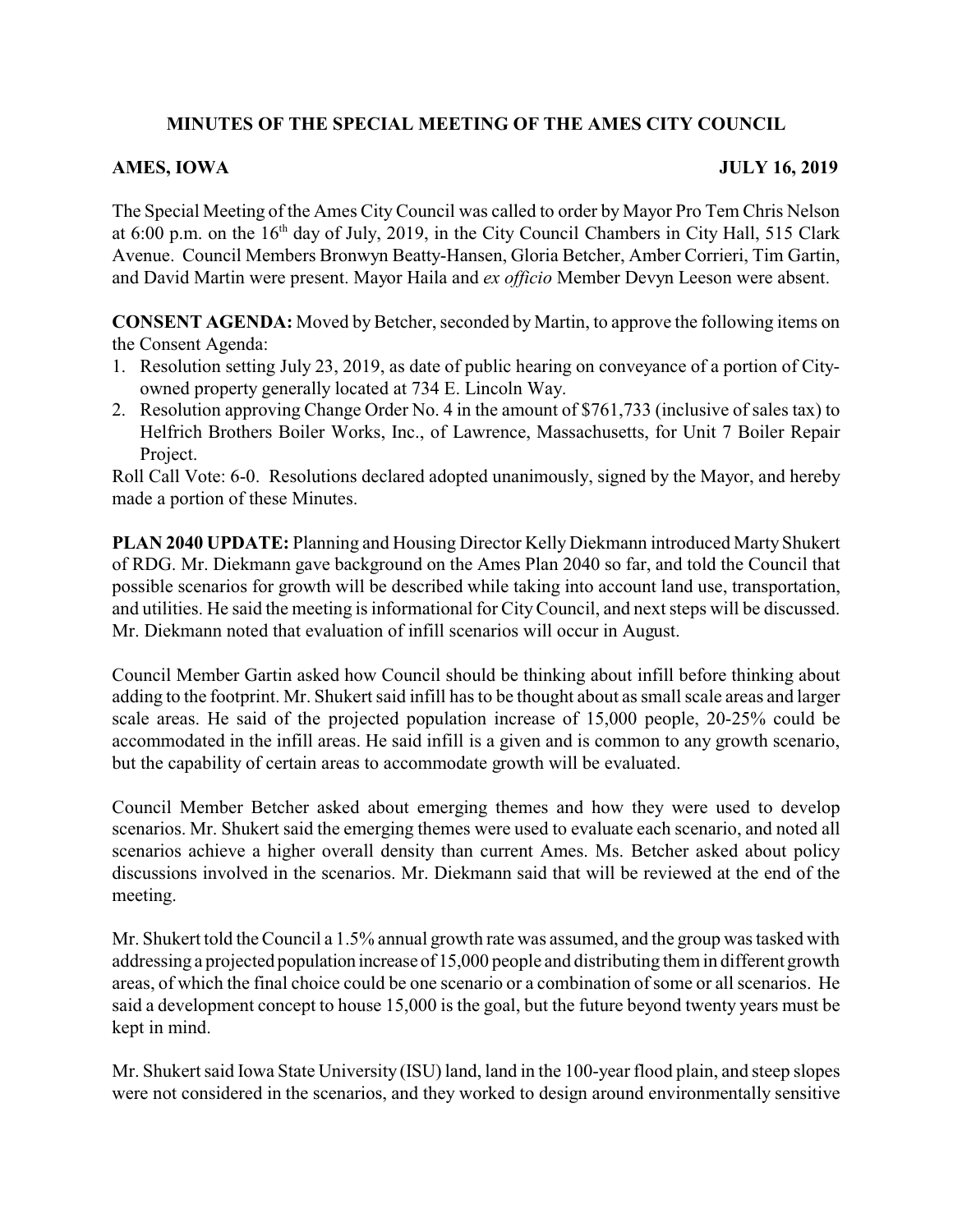areas. Mr. Martin asked about the availability of property. Mr. Diekmann said reaching out to property owners has not been done as this is the first presentation of scenarios.

Mr. Shukert described Low-intensity urban residential as 3-4 units per acre, Medium-intensity urban residential as 6-10 units per acre, High urban residential as 10-20 units per acre, and Mixed use/High-density urban residential as 16 or more units per acre. He said town homes are currently the most popular home of choice nationally. Council Member Martin asked about the difference between gross and net units. Mr. Shukert said the gross figure takes the number of people per square mile divided by 640 and net density only looks at the residential area. Mr. Diekmann said the current Land Use Policy Plan (LUPP) has a general goal of an average of five units per acre over many projects and minimum density requirements for every project of 3.75 net units per acre for single family homes or 10 net units per acre for medium density. He said gross density works well for long term planning. Density examples were shown. It was noted that Northridge neighborhood is about two gross units per acre, Northridge Heights neighborhood is about 4 units per acre, and Edwards neighborhood is about 6 units per acre.

The options were reviewed: North Expansion, East Expansion, South Expansion A, South Expansion B, West Expansion A, an West Expansion B.

Joe Spradling of HDR said the North Expansion option does not have connectivity to Interstate 35  $(I-35)$  so there could be increased pressure south of the area. He said if growth goes north of 190<sup>th</sup> Street that would drive the need for a new interchange at East Riverside Road. Mr. Spradling noted that the planned growth south of  $190<sup>th</sup>$  Street can be served by existing infrastructure, but if development goes north it will require a major sewer investment. Council Member Gartin said Council is sensitive to the existing pressure on Grant and Hyde Avenues. Mr. Diekmann said the scenarios will be looked at through a traffic model which will help Council make decisions. Council Council Member Nelson noted that if Ames doesn't go north, Gilbert could come south with the same mission. Mr. Shukert said one of the points of the diagram is trying to push traffic to the east toward Highway69, which is easier to widen. Discussion ensued. Mr. Nelson said Council maywant more answers about Gilbert before proceeding.

Mr. Shukert said the East Expansion option has limited geographic constraints and assumes significant commercial development along the I-35 corridor. He said a new I-35 interchange at East Riverside Road would be essential. Mr. Diekmann said regional commercial is unique to this scenario. Council Member Nelson noted the potential to expand more to the east in the future. Mr. Shukert concurred. Council Member Gartin asked about Ketelsen Marsh. Mr. Diekmann said it is recognized as an environmental resource currently. This scenario would be housing the majority of people in higher density housing. The area was compared to Delaware Avenue in Ankeny. It was noted a major investment for utilities would be needed. Council Member Gartin asked if the investment would be added for the commercial area anyway. Mr. Diekmann said the full East Industrial area cannot be served without another trunk line. Ms. Beatty-Hansen said it seems natural to pair the North Expansion and East Expansion growth areas because of the needed interchange and sewer investments.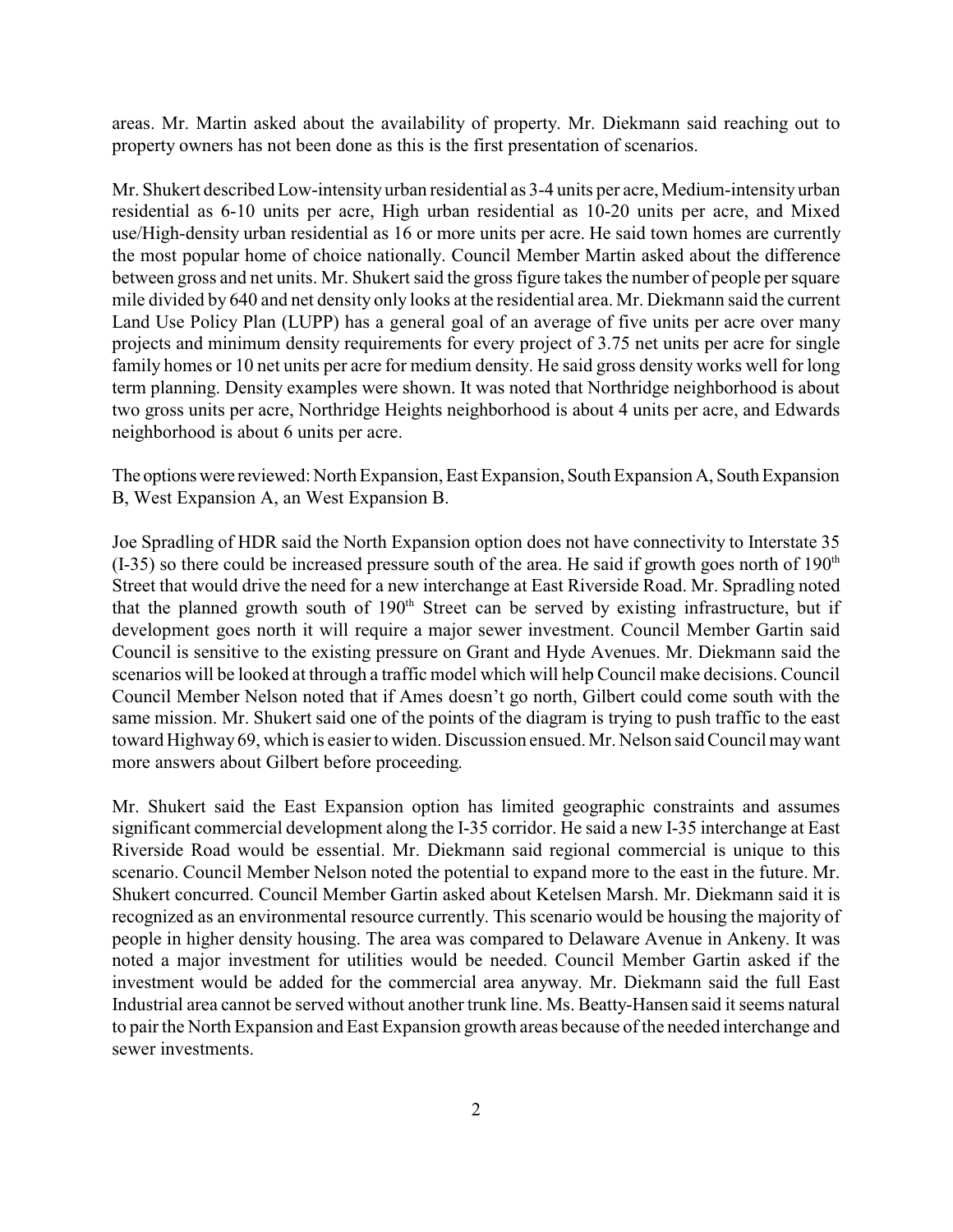The South A Expansion option was reviewed. A new interchange at  $260<sup>th</sup>$  Street was discussed to reduce additional impact on Duff Avenue. This option was discussed as being close to ISU Research Park. Mr. Diekmann said this would be a village scenario like Somerset, but about four times larger than Somerset. City Manager Steve Schainker asked about expansion of the runway. Mr. Shukert said that was taken into consideration. Mr. Diekmann said the draft plan for runway expansion is being discussed. Council Member Martin asked about the state nursery. Mr. Diekmann said a few years ago the state was looking to sell it. Mr. Shukert said this option would have a good connection to a solid neighborhood. Mr. Spradling said this option would be the easiest sewer connection. Mr. Shukert said this is an area the development community doesn't tend to think about. Council Member Gartin said if public transportation is valued, there could be an argument for higher density. Mr. Shukert discussed affordability and areas where exclusive single family zoning could be eliminated. Mr. Diekmann said there is a push for attached single family homes currently. Mr. Shukert said the conventional single family lot is less popular. Ms. Betcher said the aging population wants the same amenities as the millennial population.

Mr. Shukert reviewed the West B Expansion option and said it's village-like in form, and suggests two pedestrian bridges. Council Member Nelson asked about school districts. It was noted Y Avenue is CountyLine Road and divides Ames Community School District (ACSD) and United Community School District. The pipeline was noted. Council Member Gartin asked about the buffer around the area. Mr. Shukert said a drainage corridor is on the south, and a green way is on the west. The area would have a gross density of 6.15 units per acre and be predominantly urban density. Mr. Spradling said Highway 30 is the connecter but can also be a barrier, so pedestrian bridges would be helpful. He said the area will need incremental sewer improvements. Discussion ensued about development in Boone County. Mr. Diekmann said this option would have more annexations of property than the others.

The West A Expansion option was discussed. It was noted that some negative input has been received about going north of the railroad tracks. Mr. Spradling said there are currently two viaducts so there is a transportation impediment. Mr. Diekmann said east of County Line Road is ACSD and west is United Community School District.

Infrastructure comparisons were observed. Council Member Beatty-Hansen asked about climate change and resiliency used during evaluating the options. Mr. Diekmann said sensitivity was used regarding flooding, and said resilience of the plans will be discussed.

Mr. Diekmann asked if the Council has feedback as the team moves into the next task. Mr. Schainker asked if the parkway in the South A Expansion option is imperative in the event the state nursery does not sell. Mr. Diekmann said the parkway or the interchange would be needed for that option.

Ms. Betcher asked if it can be determined how the scenarios meet Council's goals. Mr. Diekmann said new parameters for the plan will be established in the next steps that can be used to evaluate land use plans. Council Member Betcher wondered about the possibility of collaboration with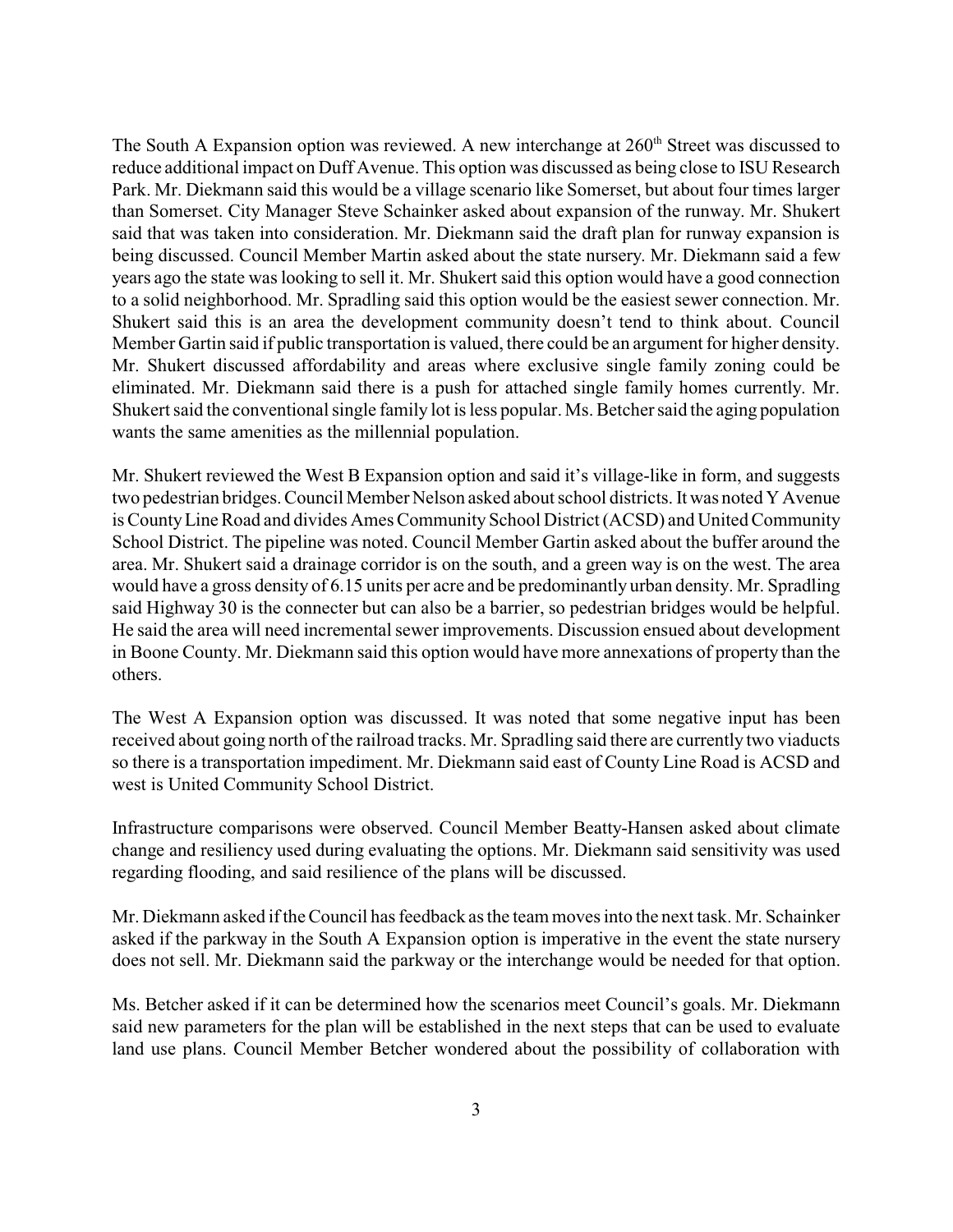Nevada for the trunk line needed for the East Expansion option. The Burke expansion was noted. She said there are manyinter-jurisdictional conversations with the different options.Mr. Shukert said it is being assumed those things can be solved. Council Member Martin wondered which options would be more of a net benefit for existing neighborhoods whose residents must travel to other areas of Ames for most amenities. Council Member Gartin said many residents want more commercial on the north side of Ames. Council Member Betcher asked how realistic it is to discuss new interchanges and pedestrian bridges. Mr. Diekmann said there won't be state funding to build an interchange before it's needed, so building into a traffic problem would be needed to justify federal funding. Discussion ensued. Council Member Gartin said he appreciates attention to green space. Council Member Nelson said he appreciates the effort put into this process.

Mr. Diekmann said next steps include public input received over the next weeks on the City website via an interactive tool, an RDG working design studio with public drop-in for questions and comments in late August, discussions on emerging policies and plan elements continuing through the fall, and in September and October emerging policies and draft sections will be discussed and public comment will be received on the complete project. Council Member Gartin said he would like to see a link to this meeting on the web page. Council Member Gartin said tensions exist over infill projects and gentrification as a priority. He said he wants to consider the human aspect and ways to evaluate gentrification. Mr. Shukert said that is a critical issue and it's important to recognize housing affordability and attainability.

Council Member Betcher asked about studentification related to infill. She said studentification involves one population displacing a previous population. Mr. Diekmann said he is not sure if those assumptions will be revisited. Ms. Betcher asked if the working design studio in August will be held after students are back. Mr. Diekmann said it will be toward the end of August.

Mr. Shukert said he appreciates the rich environment and exchange with Council.

### **DISPOSITION OF COMMUNICATIONS TO COUNCIL:**

Council Member Gartin asked about the memo regarding Ada Hayden Water Quality Monitoring. Ms. Beatty-Hansen said the information is on the website.

Moved by Beatty-Hansen, seconded by Betcher, to request a memo from staff on the request from Steven Cannon dated July 6, 2019 regarding parking and visibility at the north end of Brookridge Avenue.

Vote on Motion: 6-0. Motion declared carried unanimously.

Council Member Gartin asked about tools available for residential property maintenance. Mr. Schainker said tools in place could secure a dangerous building but may be unsightly. Council Member Betcher said the document developed a few years ago on minimum property maintenance could be distributed again.

Moved by Betcher, seconded by Beatty-Hansen, to re-circulate the document created regarding